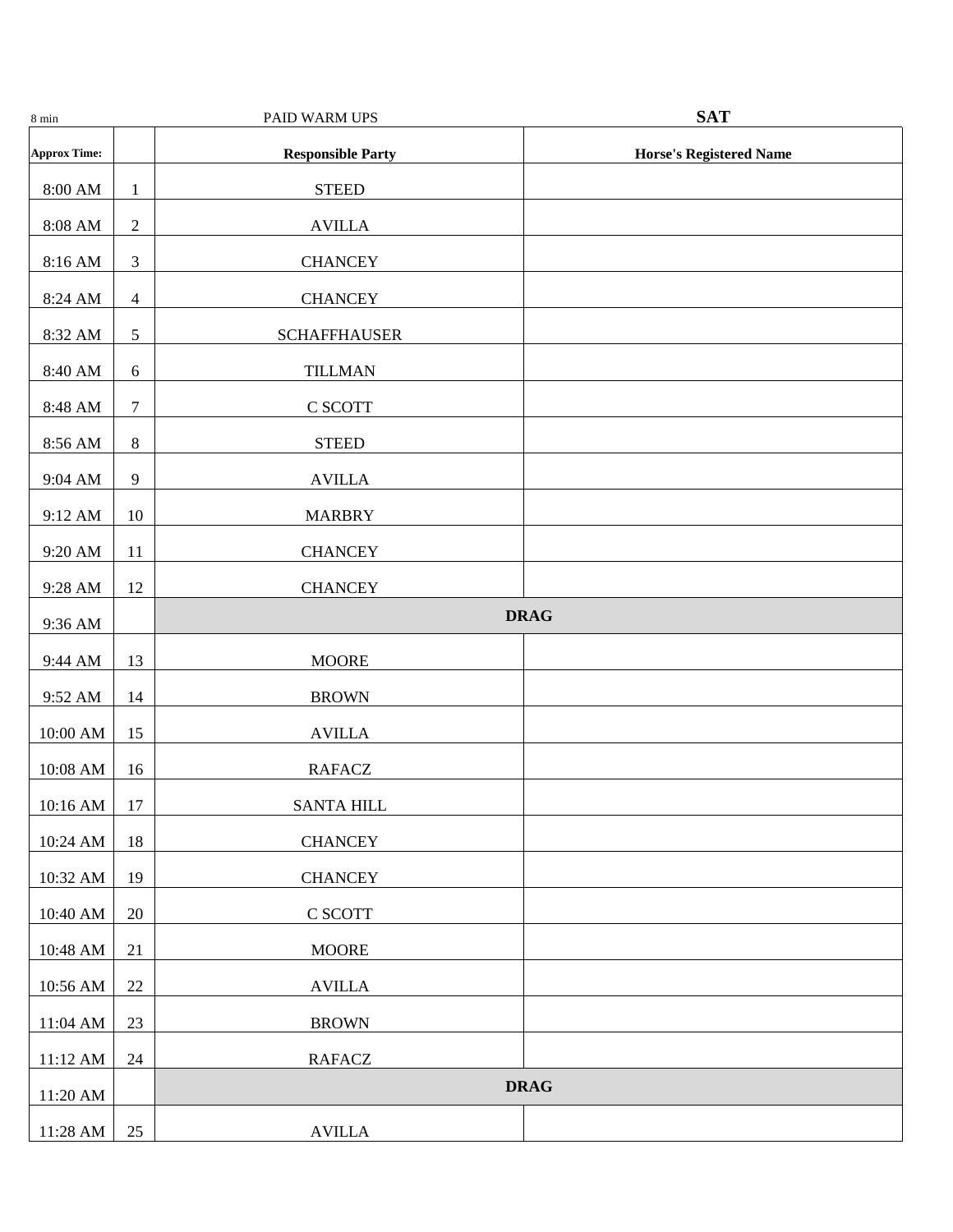| $8 \text{ min}$      |        | PAID WARM UPS            | <b>SAT</b>                     |  |
|----------------------|--------|--------------------------|--------------------------------|--|
| <b>Approx Time:</b>  |        | <b>Responsible Party</b> | <b>Horse's Registered Name</b> |  |
| 11:36 AM             | $26\,$ | <b>GAUTHIER</b>          |                                |  |
| 11:44 AM             | $27\,$ | <b>MOORE</b>             |                                |  |
| 11:52 AM             | $28\,$ | $\mathbf A$ FOX          |                                |  |
| 12:00 PM             | 29     | $\operatorname{AVILLA}$  |                                |  |
| 12:08 PM             | $30\,$ | <b>BROWN</b>             |                                |  |
| 12:16 PM             | 31     | <b>RAFACZ</b>            |                                |  |
| 12:24 PM             | 32     | SANTA HILL               |                                |  |
| 12:32 PM             | 33     | <b>GAUTHIER</b>          |                                |  |
| 12:40 PM             | 34     | <b>SCHAFFHAUSER</b>      |                                |  |
| 12:48 PM             | 35     | $\mathbf A$ FOX          |                                |  |
| 12:56 PM             | 36     | <b>MOORE</b>             |                                |  |
| $1:04$ $\mathrm{PM}$ |        | <b>OPEN ARENA</b>        |                                |  |
| 2:40 PM              |        |                          | <b>DRAG</b>                    |  |
| 2:48 PM              | 37     | <b>GAUTHIER</b>          |                                |  |
| 2:56 PM              | $38\,$ | <b>BROWN</b>             |                                |  |
| $3:04 \mathrm{\ PM}$ | 39     | $\operatorname{AVILLA}$  |                                |  |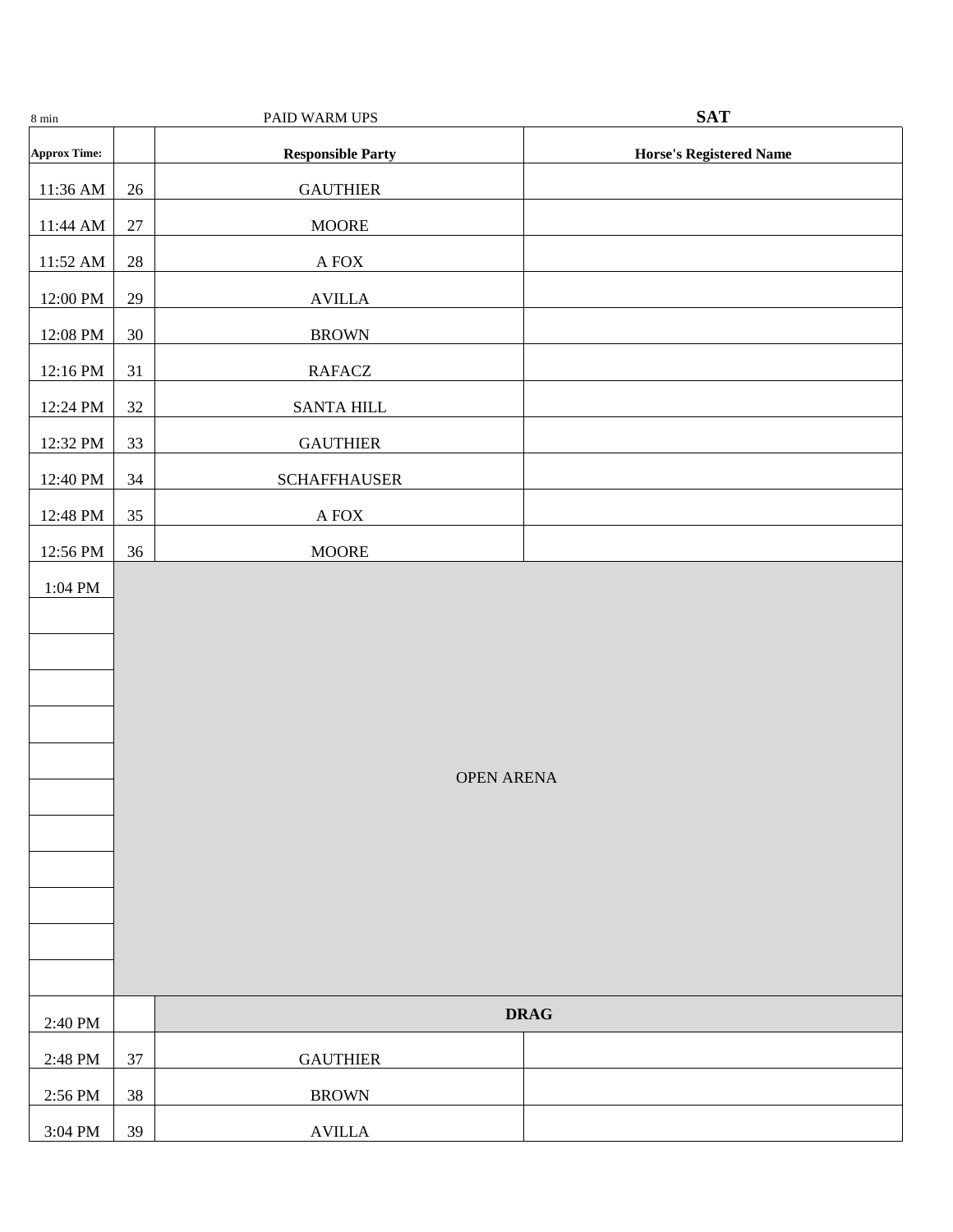| 8 min                 |    | PAID WARM UPS            | <b>SAT</b>                     |
|-----------------------|----|--------------------------|--------------------------------|
| <b>Approx Time:</b>   |    | <b>Responsible Party</b> | <b>Horse's Registered Name</b> |
| 3:12 PM               | 40 | <b>RAFACZ</b>            |                                |
| 3:20 PM               | 41 | <b>SANTA HILL</b>        |                                |
| 3:28 PM               | 42 | <b>TILLMAN</b>           |                                |
| 3:36 PM               | 43 | $\mathbf A$ FOX          |                                |
| 3:44 PM               | 44 | <b>AVILLA</b>            |                                |
| 3:52 PM               | 45 | <b>GAUTHIER</b>          |                                |
| 4:00 PM               | 46 | <b>MCGEE</b>             |                                |
| 4:08 PM               | 47 | <b>RAFACZ</b>            |                                |
| 4:16 PM               | 48 | <b>SCHAFFHAUSER</b>      |                                |
| 4:24 PM               | 49 | $\mathbf A$ FOX          |                                |
| 4:32 PM               |    |                          | <b>DRAG</b>                    |
| 4:40 PM               | 50 | <b>AVILLA</b>            |                                |
| 4:48 PM               | 51 | <b>MARBRY</b>            |                                |
| 4:56 PM               | 52 | <b>TILLMAN</b>           |                                |
| 5:04 PM               | 53 | <b>MCGEE</b>             |                                |
| 5:12 PM               | 54 | <b>GAUTHIER</b>          |                                |
| 5:20 PM               | 55 | <b>SANTA HILL</b>        |                                |
| 5:28 PM               | 56 | <b>SCHAFFHAUSER</b>      |                                |
| 5:36 PM               | 57 | $\mathbf A$ FOX          |                                |
| 5:44 PM               | 58 | <b>AVILLA</b>            |                                |
| 5:52 PM               | 59 | ${\rm FUCH}$             |                                |
| $6:00 \; \mathrm{PM}$ | 60 | <b>MCGEE</b>             |                                |
| $6:08$ $\mathrm{PM}$  |    |                          | <b>DRAG</b>                    |
| 6:16 PM               | 62 | <b>MARBRY</b>            |                                |
| 6:24 PM               | 63 | <b>TILLMAN</b>           |                                |
| 6:32 PM               | 64 | $\mathbf A$ FOX          |                                |
| 6:40 PM               | 65 | <b>AVILLA</b>            |                                |